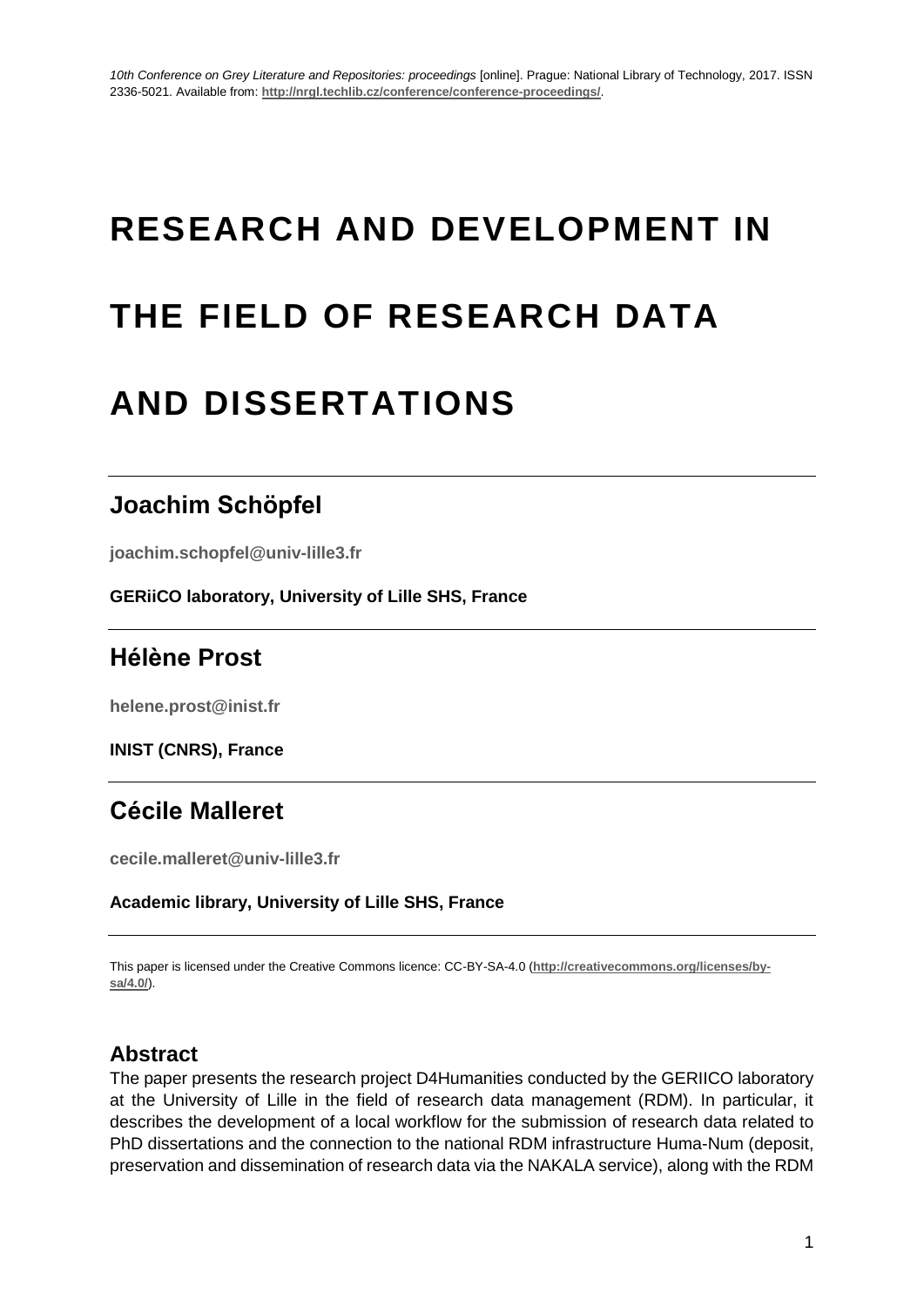training program for PhD students provided by the Graduate School in Social Sciences and Humanities at the University of Lille.

#### **Keywords**

Research Data; Electronic Theses and Dissertations; Data Management; Data Sharing, Data Literacy, PhD Training Program, Social Sciences and Humanities

#### **Introduction**

Research data management (RDM) has been described as a "wicked problem" without easy answers, perhaps even insoluble, at least temporarily (Awre et al., 2015). However, each research performing institution must define its own RDM strategy in order to provide optimal work conditions for its faculty and scientists. So even if (or just because) there may be no "best model" for RDM, institutions can learn from each other's experiences and successful initiatives.

Two years ago, at the 2015 Conference on Grey Literature and Repositories in Prague, we presented empirical results on research data in electronic theses and dissertations (ETDs) and on RDM behaviours and needs of scientists and PhD students on the social sciences and humanities (SSH) campus of the University of Lille (Schöpfel et al. 2015). The basic assumption of our research was (and still is) the observation that research results produced by PhD students can contribute to data-intensive scientific discovery (Schöpfel et al., 2014). They are "hidden treasures" (Prost et al. 2015); however, a few issues must be addressed in order to make them visible, available and, moreover, reusable for scientific research.

In 2015, we published an institutional approach to RDM in the field of PhD dissertations as a White Paper (Chaudiron et al. 2015), promoting five leading principles for the development of campus-based research data support services (see Schöpfel et al. 2015, figure 5). After validation by our research department, we started to implement this approach on the campus, together with the SSH graduate school, the GERiiCO research laboratory<sup>1</sup>, the academic library and the ANRT service (National Centre for the Reproduction of PhD Dissertations). The implementation will take three years (2015-2018); one part of the implementation was integrated in a research project called *D4Humanities<sup>2</sup>* and received funding from the Regional Council (Conseil Régional Hauts-de-France) and the European Institute of Social Sciences and Humanities in Lille (MESHS).

Where are we now? What have we learned? Our paper will present the actual advancement of the implementation process, in the particular context of our institution and country, and it will make some statements and recommendations for similar initiatives.

<sup>1</sup> Information and communication sciences, see **http://geriico.recherche.univ-lille3.fr/**

<sup>2</sup> Deposit of Dissertation Data in Social Sciences and Humanities – A Project in Digital Humanities, see **http://d4h.meshs.fr/**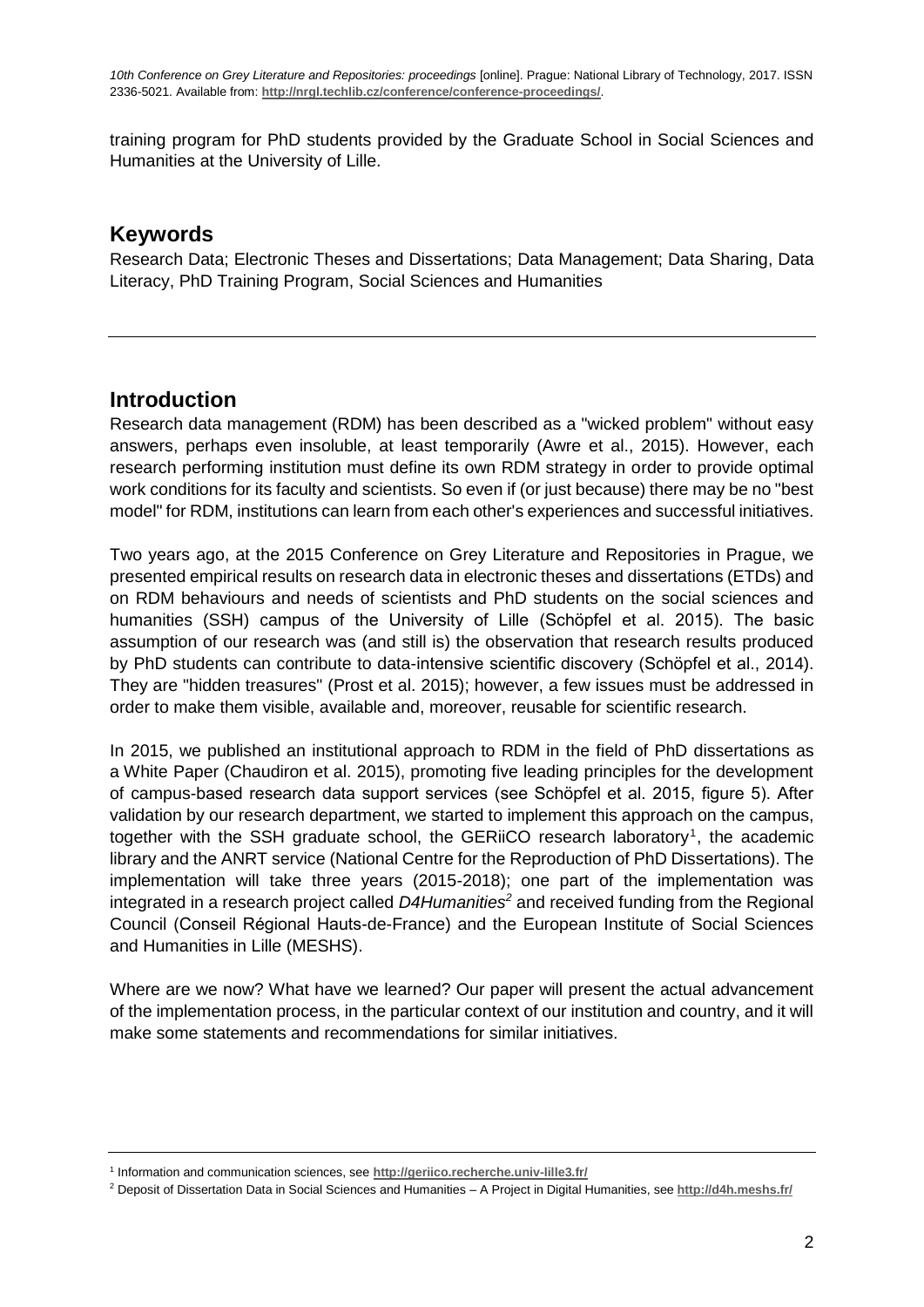#### **The context**

To foster uptake and increase efficiency and outcomes, the design and implementation of such a program must evaluate the specific conditions of the immediate and wider environment, including the expressed needs of the community being served. Here are the essential context features for the Lille program.

#### **National context**

- Since 2006, the French universities have a centralized system for the deposit, indexing and preservation of ETDs called  $STAR<sup>3</sup>$ . The ETDs are reported in the French academic union catalogue SUDOC and on the platform for PhD dissertations<sup>4</sup>. The author can opt for open access via an institutional or other academic open repository.
- In 2018, the digital deposit of PhD dissertations on STAR will become mandatory for all universities, faculties and departments.
- STAR allows the deposit of supplementary files including datasets but does not provide specific tools for their curation and publishing.
- With funding from the CNRS (National Centre for Scientific Research) and some universities, the consortium Huma-Num is developing an infrastructure for the SSH research communities. This infrastructure includes a platform for the deposit, curation, recording, publishing and preservation of datasets (NAKALA).
- The CNRS is also developing online services to improve the data literacy of scientists and professionals and to facilitate the preparation of data management plans $5$ .

#### **Local context**

- The University of Lille has a mandatory ETD policy; all PhD dissertations must be submitted in digital format, for deposit in the national STAR system.
- A new institutional repository is under development (Dspace). It is uncertain to which extent it will accept the deposit of datasets, especially from PhD students.
- The SSH campus provides a solution for the sharing of files in the cloud; however, the storage capacity is limited, and the server does not guarantee long term preservation

#### **Needs**

- Following our own and other survey results (Schöpfel & Prost 2016), scientists express above all a need for storage and long term preservation solutions, along with advice and assistance for RDM, for both the deposit as well as for the description and legal aspects. Data sharing, especially open access, is not a priority.
- PhD students have less experience with RDM but are more motivated than other scientists in data sharing. They are also motivated by the RDM related criteria of project calls and funding agencies' programs, especially by the EU Framework Programme for Research and Innovation<sup>6</sup> which requires the submission of a data managemen plan (DMP) along with the project proposal<sup>7</sup>; they know they must be compliant with these criteria in order to get funding for their research.

<sup>3</sup> **http://star.theses.fr/**

<sup>4</sup> **http://www.theses.fr/**

<sup>5</sup> Platform DoRANum **<http://doranum.fr/>** and service DMP OPIDoR **<https://opidor-preprod.inist.fr/>**

<sup>6</sup> Horizon 2020 or H2020, see **<https://ec.europa.eu/programmes/horizon2020/>**

<sup>7</sup> See the H2020 guidelines **[http://ec.europa.eu/research/participants/docs/h2020-funding-guide/cross-cutting-](http://ec.europa.eu/research/participants/docs/h2020-funding-guide/cross-cutting-issues/open-access-data-management/open-access_en.htm)**

**[issues/open-access-data-management/open-access\\_en.htm](http://ec.europa.eu/research/participants/docs/h2020-funding-guide/cross-cutting-issues/open-access-data-management/open-access_en.htm)**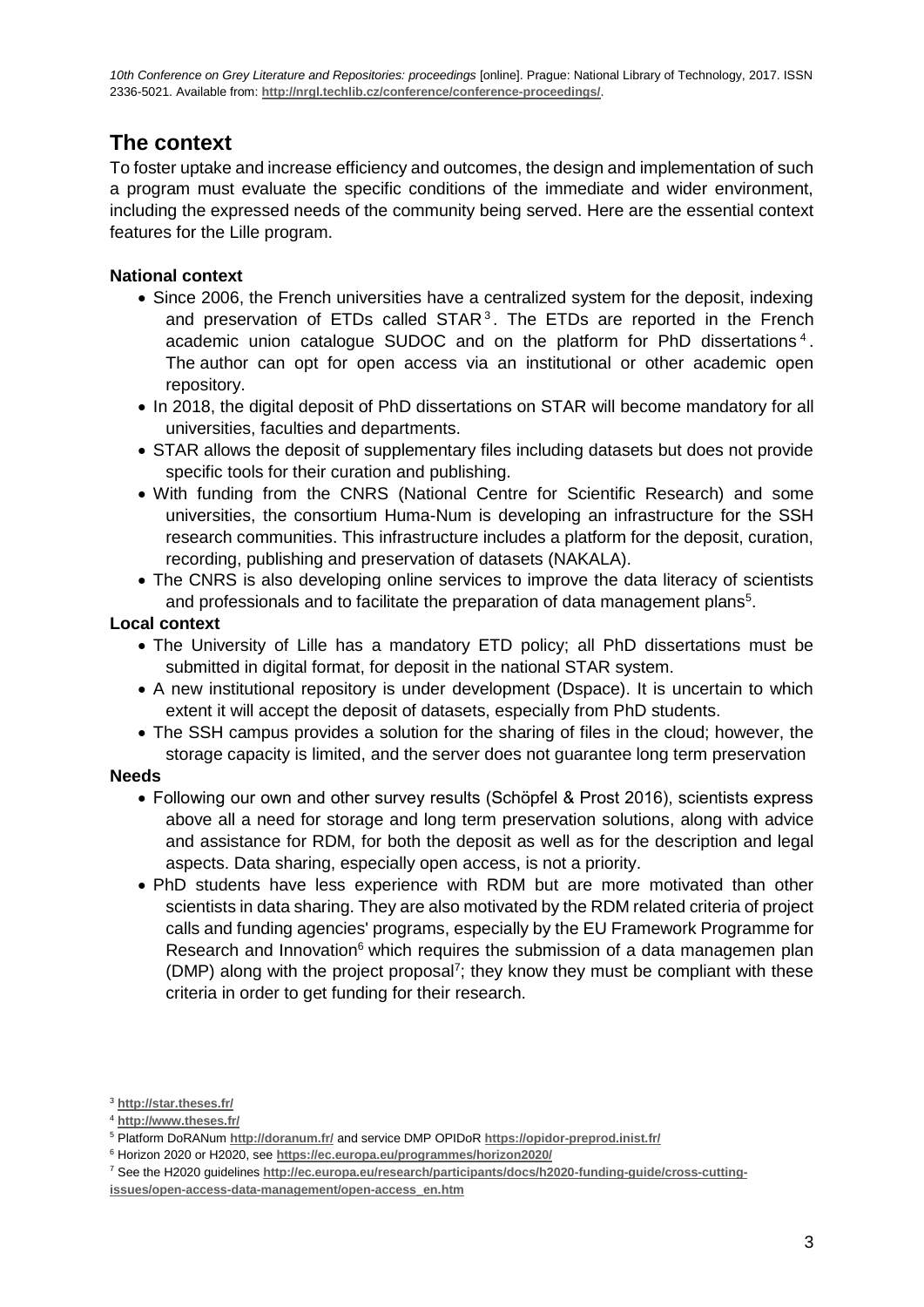#### **The development of a local workflow**

Compliant with our surveys on the emerging environment of data repositories<sup>8</sup> and, in particular, on similar projects<sup>9</sup> we decided to create a local workflow for the deposit of research data by PhD students. Our assumptions:

- No new data repository (institutional/local or disciplinary) but a connection to existing infrastructure in SSH.
- A solution linked to the national ETD system by metadata and identifiers but independent of this system.
- A separation between data and dissertations from the beginning and onwards (separate deposit).
- A "by default" solution, complementary to specific data repositories.
- An integrative, complete solution covering all needs (recording, preservation, dissemination...).

The guiding principle was to provide an interface (with technical assistance) on our campus for the deposit of research data on the NAKALA platform of the national infrastructure for SSH communities. Figure 1 presents the main aspects of our solution.



Figure 1: Local ETD/data workflow

As before, the ETDs will be submitted to the national STAR system by the academic library which in 2018 will integrate the actual ANRT staff; via the STAR system, the ETDs will be preserved by the national CINES agency, with their metadata being disseminated by the national academic union catalogue SUDOC and the national ETD portal Theses.fr.

<sup>8</sup> Nearly 2,000 sites indexed by the international directory re3data **<http://www.re3data.org/>**

<sup>9</sup> For instance, the ETDplus project funded by Educopia **<https://educopia.org/research/grants/etdplus>** and the workflow at the University of Bielefeld, see Vompras & Schirrwagen (2015)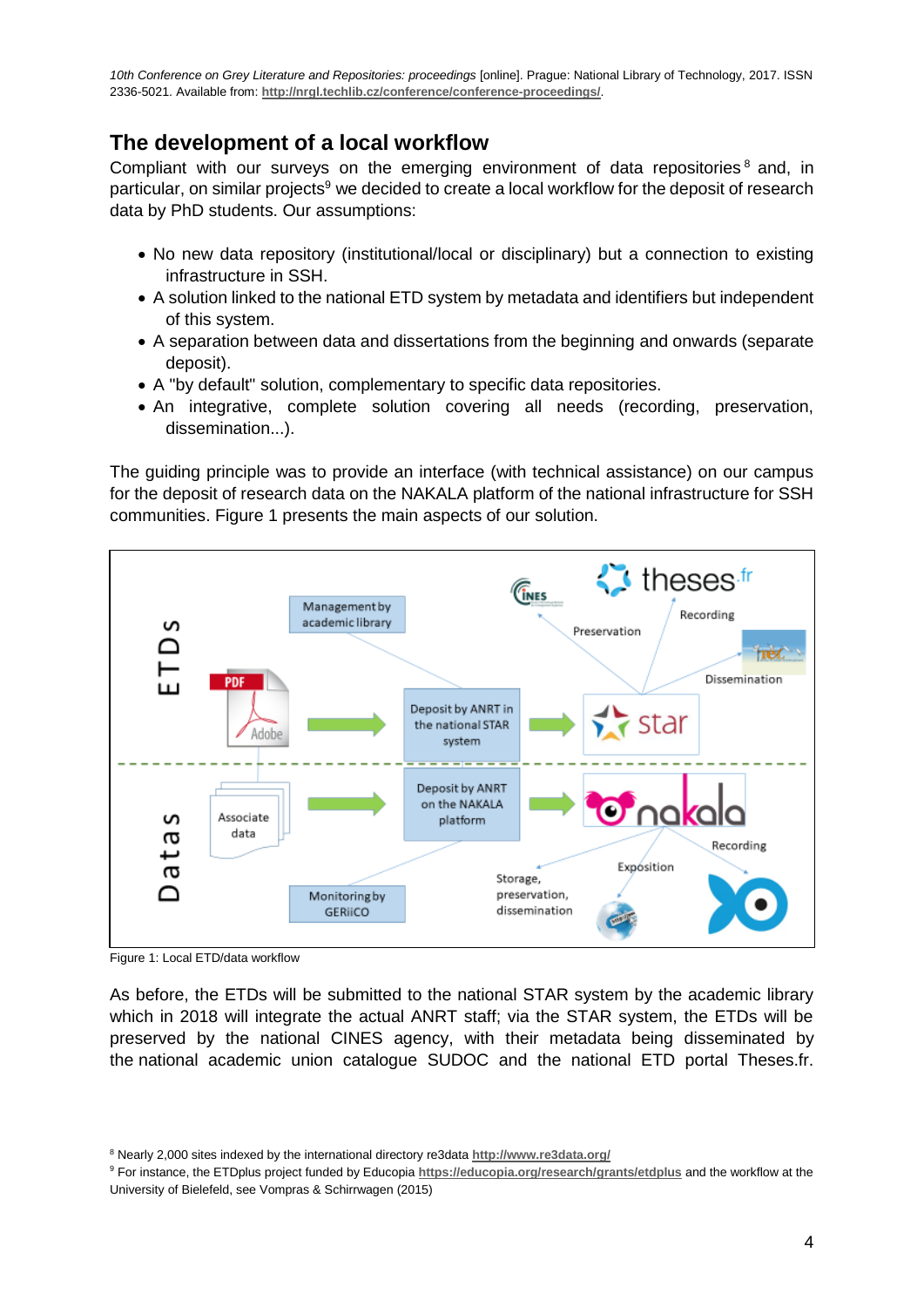Following the PhD students' choice, the text of the dissertation can be published on the national open access TEL server, the Lille institutional repository and/or on another platform.

The same staff will deposit the associated datasets on the NAKALA platform, create the metadata and link them to the dissertation on STAR. After formal validation and acceptation of the files, NAKALA will guarantee the preservation, the dissemination (following the students' choice), the exposition of the metadata on the web and the indexing by the Huma-Num discovery tool ISIDORE<sup>10</sup>. Like the ETD deposit, the academic library will supervise the submission of datasets together with the research laboratory  $GERi<sub>1</sub>,$  which will be in charge of the scientific follow-up of the workflow.

Thus, our main problem was not the creation of a new system but the connection between existing systems, with questions related to compliance and interoperability. The discussion with the NAKALA team identified eleven specific issues where action has to be taken:

#### Content/coverage

- Granularity: what exactly should be defined as a dataset for deposit? We have discussed this question in two communications (Schöpfel et al. 2016, 2017). There are no clear rules or guidelines. The pragmatic solution is to accept datasets on a granularity level, which makes sense for understanding (validation) and reuse, and to allow deposit of dataset collections with a hierarchical structure.
- Data format: which formats can be accepted? While the national ETD system only accepts PDF files, the NAKALA data repository supports all file formats that can be accepted by the national academic digital archive in Montpellier<sup>12</sup> so that we can use their checklist FACILE as a filter for the validation of acceptable file format<sup>13</sup>.
- Database: how should larger databases (surveys, inventories, text samples etc.) be dealt with? What are the limits for deposits on the NAKALA platform? This issue is part of the tests with the Huma-Num team.

#### Metadata

- Indexing: who should do the indexing? Our idea is that the indexing should be done and supervised by information professionals, based on the basic metadata provided by the PhD students for the national ETD system STAR.
- Data structure: how should data be described and structured? Our option would be to apply the Metadata Encoding & Transmission Standard of the Library of Congress<sup>14</sup> but we still have to assess the compliance of METS with the NAKALA platform.
- Referential: we decided to index five elements of the Dublin Core following a qualified metadata schema (file name, data type, creator, date, title). This means that we have to prepare precise descriptions and term lists and determine what is acceptable for these DC elements. These metadata together with the ETD and data identifiers will be used for the connection between dissertations on STAR and data on NAKALA.

 $10$  ISIDORE combines a search engine and a metadata harvester for all kind of SSH data from the Huma-Num infrastructure **<https://www.rechercheisidore.fr/>**

<sup>11</sup> Information and communication sciences, **<http://geriico.recherche.univ-lille3.fr/>**

<sup>12</sup> CINES **<https://www.cines.fr/>**

<sup>13</sup> **<https://facile.cines.fr/>**

<sup>14</sup> METS **<http://www.loc.gov/standards/mets/>**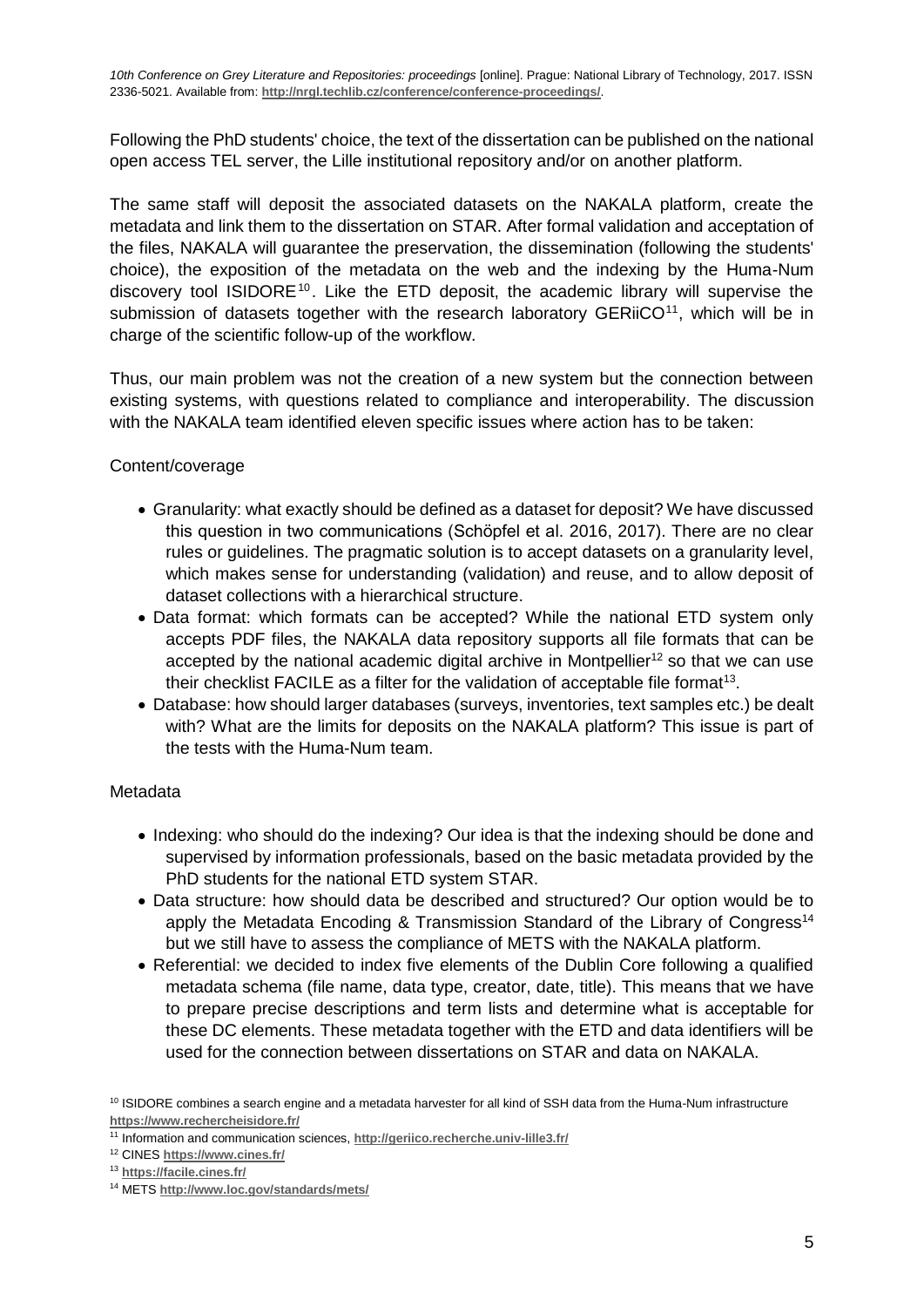- Identifier: which unique identifier should be used for the datasets? Even if France is part of the DataCite consortium for the assignment of DOIs<sup>15</sup>, we opt for the moment for the handle system which is applied by the Huma-Num infrastructure, but we remain open for future adoption of the DOI.
- Source code: a last issue is how to describe sources code-related to datasets. How can this information be included in metadata? So far we have no solution. Perhaps, this is out of scope, at least for the moment and/or for this project.

#### Other issues

- Legal aspects: we anticipate legal issues like copyright, third party rights, privacy etc. Our approach is twofold: we provide basic legal advice as part of the library's data service, and we ask the students to provide a declaration (template) that they have the permission to upload the datasets on NAKALA.
- Deposit: who has access to the NAKALA platform? Who is an authorized user? Our first choice is to limit access to the project team (i.e. information professionals of the academic library, with a generic address and identification via the national academic IT network RENATER) and to prohibit self-archiving. However, this may change in the future.
- Data size: actually, we don't know exactly what will be the potential data volume. In average, 60-80 PhD dissertations are submitted per year on our campus, representing roughly 2 GB. But except for very few dissertations, these deposits in the national ETD system do not contain data files. So all we can do is try to make some estimations, perhaps also with our international partner projects.

Four other issues have been raised but they are not directly linked to the development of the workflow:

- Long term preservation: Up to now, the NAKALA platform does not guarantee long-term preservation of submitted datasets. But they have an agreement with the national CINES agency which ensures long term preservation of backups of the different Huma-Num platforms' content, which means that the NAKALA datasets could be recovered if necessary.
- Quality: the question was raised about the quality of datasets. Should all datasets provided by PhD students be accepted? Should we set up a kind of validation procedure? If so, which criteria should be applied? Who should evaluate? For the moment, we will not filter submitted data files otherwise than by formal criteria (size, format...), similar to other projects and data repositories. But the question remains open.
- Promotion: we have already discussed how to promote the new data service who should do this, what the best communication vectors are, and what should be the message. As mentioned before, the main message will not be "PhD students must share their data" but rather "we can provide a solution for the preservation of your research data". And the message will be communicated via the Graduate School, the Research Department and research laboratories and the academic library. Also, our intention is not to make the deposit of datasets mandatory but to promote and incite data deposit as a form of good scientific practice.

<sup>15</sup> **<http://www.inist.fr/?DOI-Assignment&lang=en>**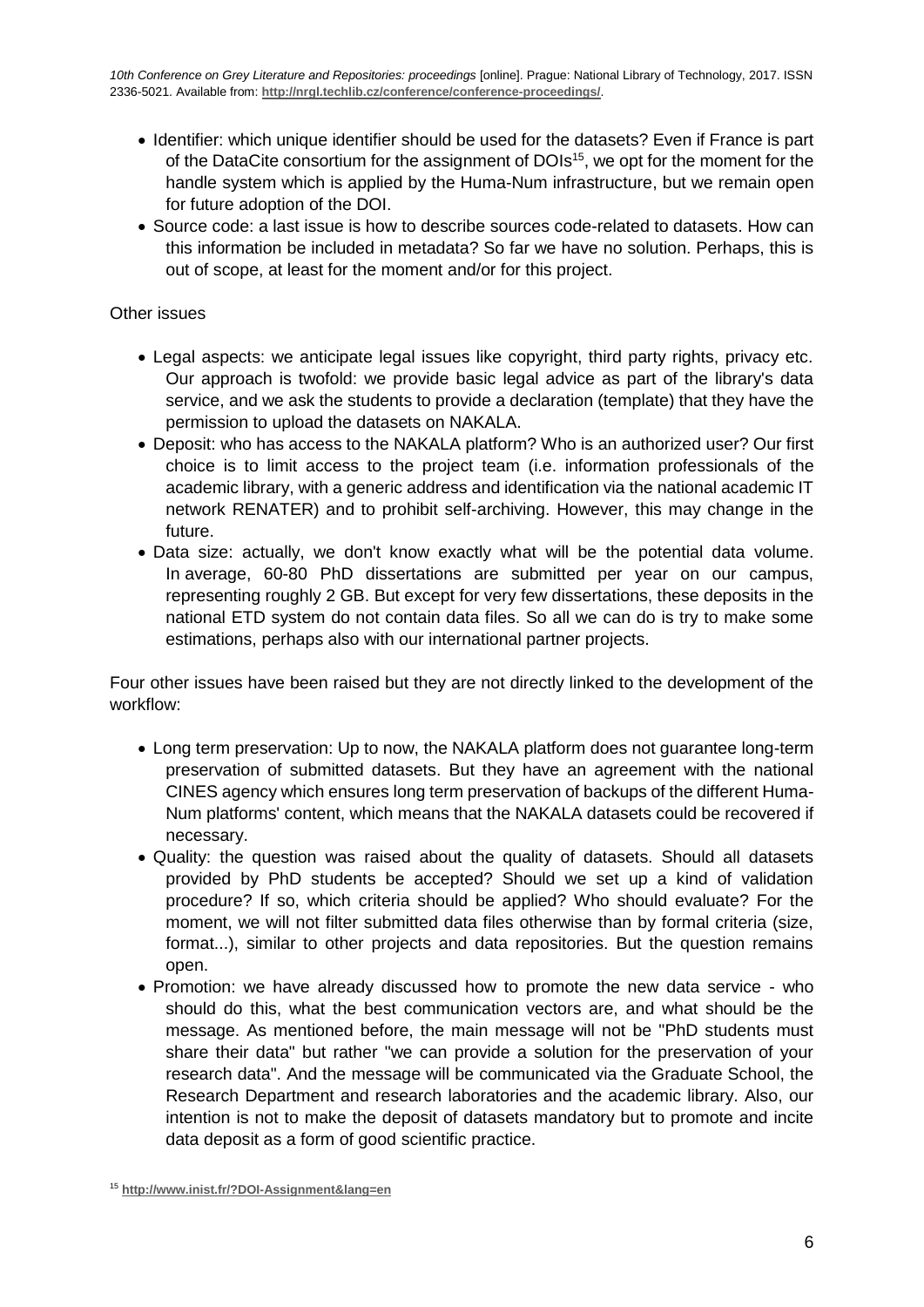Technical documentation: after the launch of the new workflow, we will have to write the technical documentation, a procedure on two levels, one for the professional staff, the other for the students in the form of guidelines or recommendations to facilitate the process of submission and deposit.

The tests of the new workflow started at the end of September 2017. The workflow will be operational in 2018. We will perhaps customize the Huma-Num interface for the submission of datasets and the creation of metadata but this is not essential for the project.

We mentioned above that the University of Lille has started to develop a new institutional repository (Dspace). A priori, this would not modify the workflow for ETD related datasets, as it would not modify the submission of ETDs to the national STAR system. As Dspace is able to harvest metadata and to integrate different identifiers and outbound links, connecting the NAKALA datasets to the institutional repository should not be a problem.

#### **The PhD training program**

Our assumption is that RDM will become a part of basic scientific skills and good practices of research work, like sampling, statistics, surveys or systematic reviews. PhD students will have to obtain data literacy as part of their scientific education and training program. We started to work with PhD students on RDM nearly three years ago. Our experience is that most of them get some elements of data literacy through their research practice (e.g. privacy issues, ethics, backups) but they lack an overall ability of data curation, including description, preservation, and sharing<sup>16</sup>.

Following this assumption we launched a training program to develop and enhance RDM skills for PhD students in SSH, together with the research support service of the academic library but as part of the Graduate School training program, not as a library course. The integration in the official program of the Graduate School and the mixed pedagogic team (four scientists and one academic librarian) partly explains the success of the program, together with the newness and interest of the topic itself. Since the beginning, about 40 PhD students have participated.

Our first training program (2015) consisted of three seminars (3 x 6 hours), organized together with scientists from the University of Lille and other institutions, on research data management, legal aspects and potential reuse and exploitation of data, including content mining.

In 2016 and 2017, we organised the program in a more traditional way, as a seminar with seven sessions (6 x 3 hours and 1 x 2 hours), one session per month from January to June, on different topics (figure 2).

<sup>&</sup>lt;sup>16</sup> Concerning the global concept of RDM, see the overview by Neuroth et al. 2013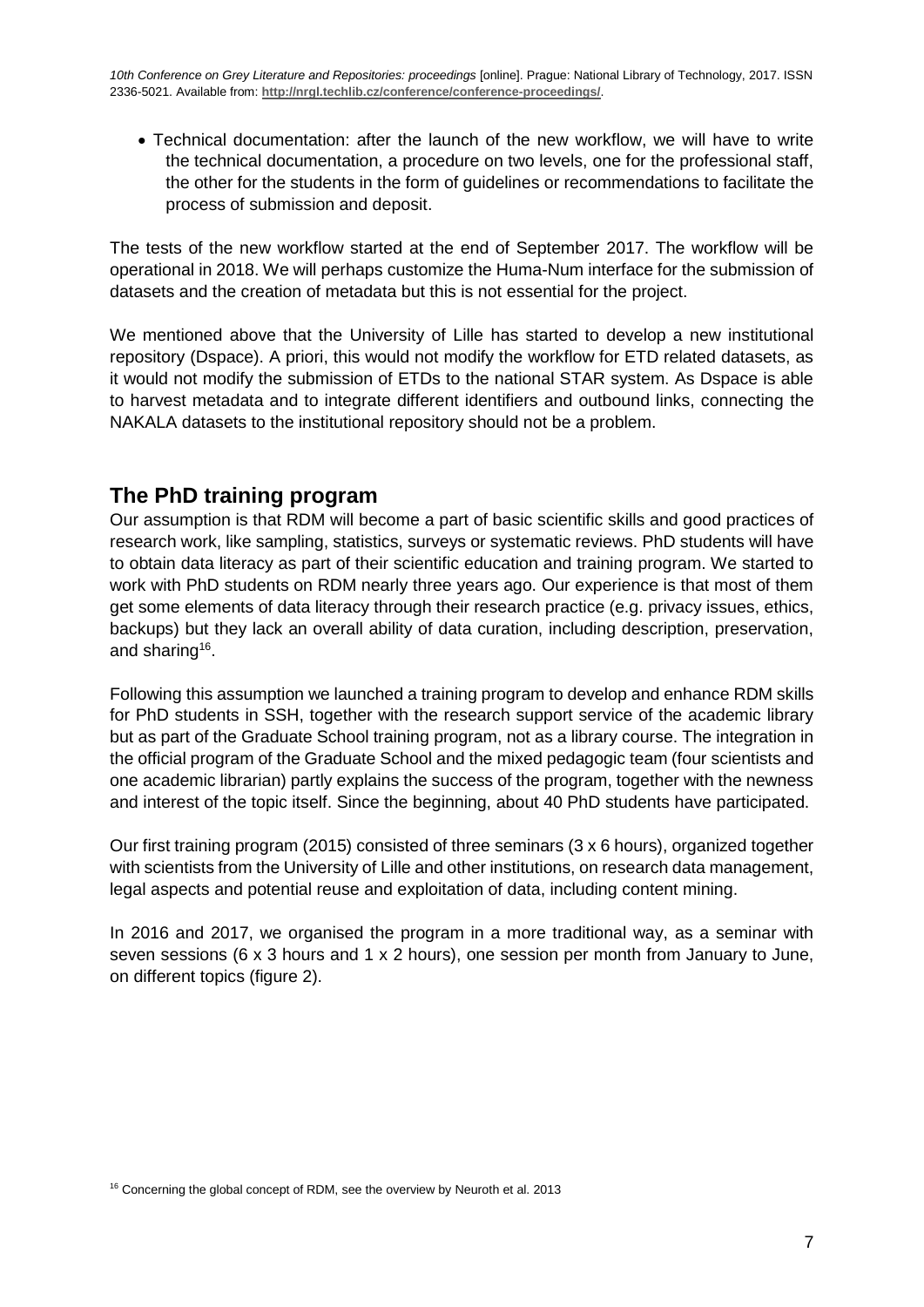|   | Introduction (3h)                                                     |
|---|-----------------------------------------------------------------------|
|   | • Data literacy, RDM etc.                                             |
|   |                                                                       |
|   |                                                                       |
|   | Data Managament Plan (3h)                                             |
|   | • Why? Which content? How to write a DMP? Follow-up?                  |
|   |                                                                       |
|   | Research data life cycle (3h)                                         |
|   | • RDM as part of the research process                                 |
|   |                                                                       |
|   |                                                                       |
|   | Data description (3h)                                                 |
|   | • Metadata                                                            |
|   |                                                                       |
|   | Data structuration (3h)                                               |
| 5 | • Formats, XML etc.                                                   |
|   |                                                                       |
|   | Data preservation and publishing (3h)                                 |
| 6 | • Backups, storage, long term preservation, data papers, repositories |
|   |                                                                       |
|   |                                                                       |
|   | • Feedback and evaluation (2h)                                        |
|   |                                                                       |
|   |                                                                       |
|   |                                                                       |

Figure 2: RDM training modules

We try to cover the most important elements of RDM, with a double objective: provide theoretical and operational knowledge on research data and data management (data literacy), and develop practical skills (data behaviour). Based on the feedback of the first two years, our 2017 seminar focuses on the PhD students' own scientific experience and data behaviour; in each session, the introduction and overview is followed by discussion, practice and individual follow-up. Each session takes place in a computer room.

The operational goal of the seminar is the writing of a data management plan for each PhD project on the OPIDoR platform<sup>17</sup>, which is the French adaptation of the JISC DMPonline service<sup>18</sup>. Each student creates his/her personal account on OPIDoR, writes a DMP with the European Commission's H2020 template and shares the DMP with the seminar's training staff, which provides individual follow-up, comments, suggestions etc. directly on the platform. At the end of the seminar, the staff downloads the final version of each DMP for evaluation and direct feedback.

Concretely, each student completed the H2020 initial DMP template, i.e. a general description of the research project followed by five issues with specifications for each dataset:

- Dataset reference and name
- Dataset description

<sup>17</sup> Hosted by INIST **<https://dmp.opidor.fr/>**

<sup>18</sup> Hosted by the JISC Digital Curation Centre **<https://dmponline.dcc.ac.uk/>**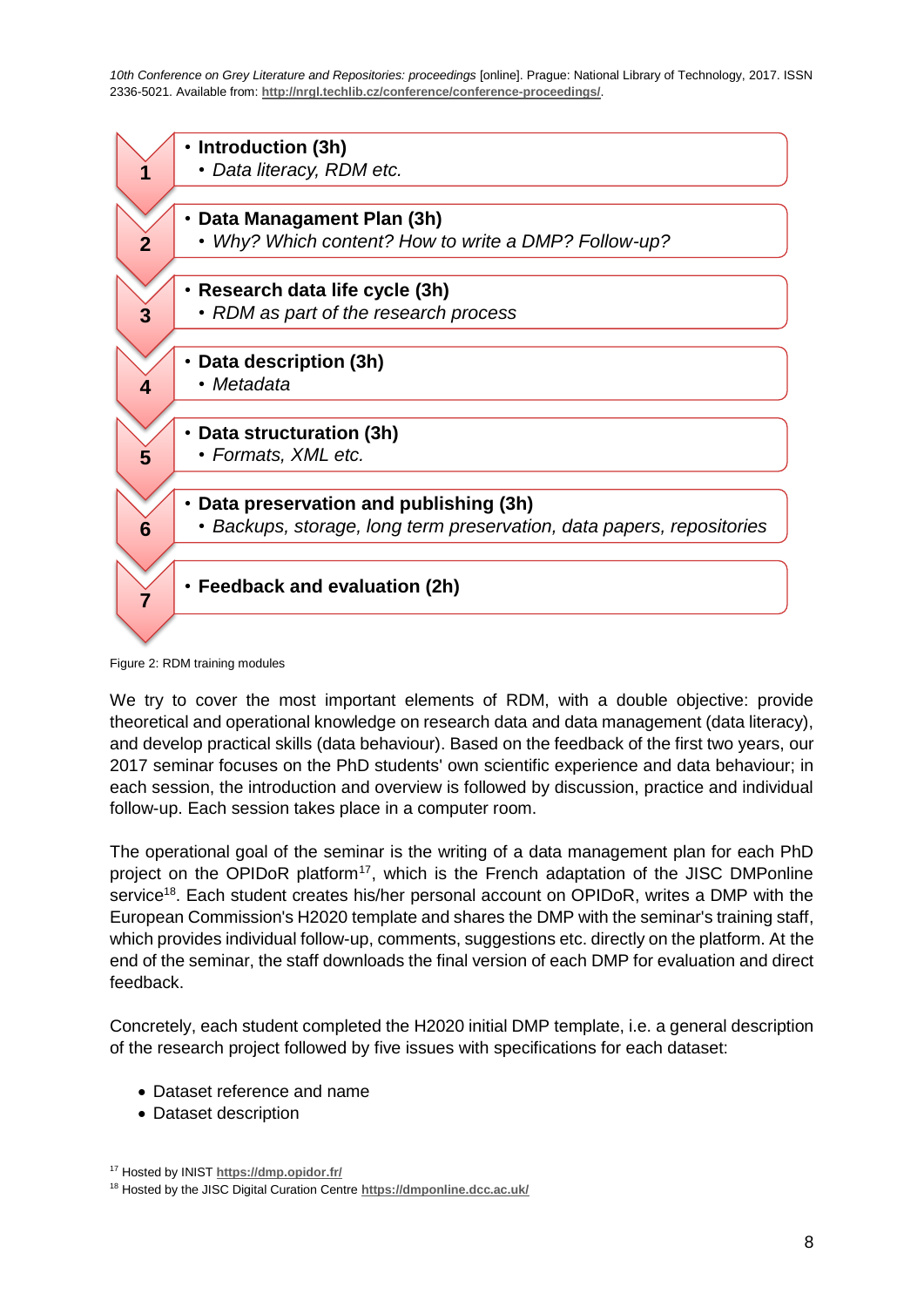- Standards and metadata
- Data sharing
- Archiving and preservation (including storage and backup)

For instance, a student preparing an anthropological and ethnographic study on the perception of the 2016 Olympic Games by the people from Rio de Janeiro described three different data types, based on questionnaires, interviews and photos, and explained how he will index the data sets, with whom he will share them, and how he will store and preserve them.

Our experience with this approach is promising: with personal guidance, follow-up and feedback, the PhD students not only learn to write their own DMP but, in doing so, they learn to anticipate the essential issues of research data curation, like standard description, systematic back-up and secure storage and, in the end, long-term preservation and publishing. They also learn to prepare DMP in good and due form, compliant with the H2020 criteria, which will be an essential asset for future research work and project submission. Also, their DMP will contribute, as didactic material, to further training.

Nevertheless, we also observed that students who are just beginning their PhD have different questions and needs from those in second or third year of graduation who already have their methodology and often also datasets. In the future (2018), we will probably divide the seminar in two parts, the first one (modules 1-3, see figure 2) for "beginners" and the second (modules 4-7) for "advanced". Even so, the writing of a DMP will be part of both.

#### **Lessons learned**

We must keep in mind that our primary project target is not to foster or increase open access to/in research data. Our main goal is to help young scientists in SSH develop their data literacy, i.e. their RDM related skills, to raise awareness about the challenges of data curation and publishing, and to provide a solution by default for their datasets. Our project is an investment in the future, and we expect the young scientists to have efficient and modern data behaviours, just as we expect them to develop new methodologies and conceptual approaches in their research field. Data sharing is part of the game, but not the only or most important purpose.

1 - Our experience confirms that in many respects, RDM is not just a technical problem but a "people problem" (Ward et al. 2011). "Improving tools are not the only steps necessary to overcome barriers. The next steps will likely involve training for scientists (...)" (Tenopir et al. overcome barriers. The next steps will likely involve training for scientists (...)" (Tenopir et al. 2015). In fact, solutions are often available (cf. Kindling et al. 2017). What is needed are new skills<sup>19</sup>, information, promotion and incitation to use these solutions; paradoxically, we can say that our focus is not on data but on people. The most important decision of our project was perhaps the choice of a specific target group - young scientists and specifically PhD students in SSH. It was this choice that made our project intelligible and distinctive, on our campus as well as in the French HE landscape.

 $19$  Of course, this includes also the acquisition of new data skills by the project team.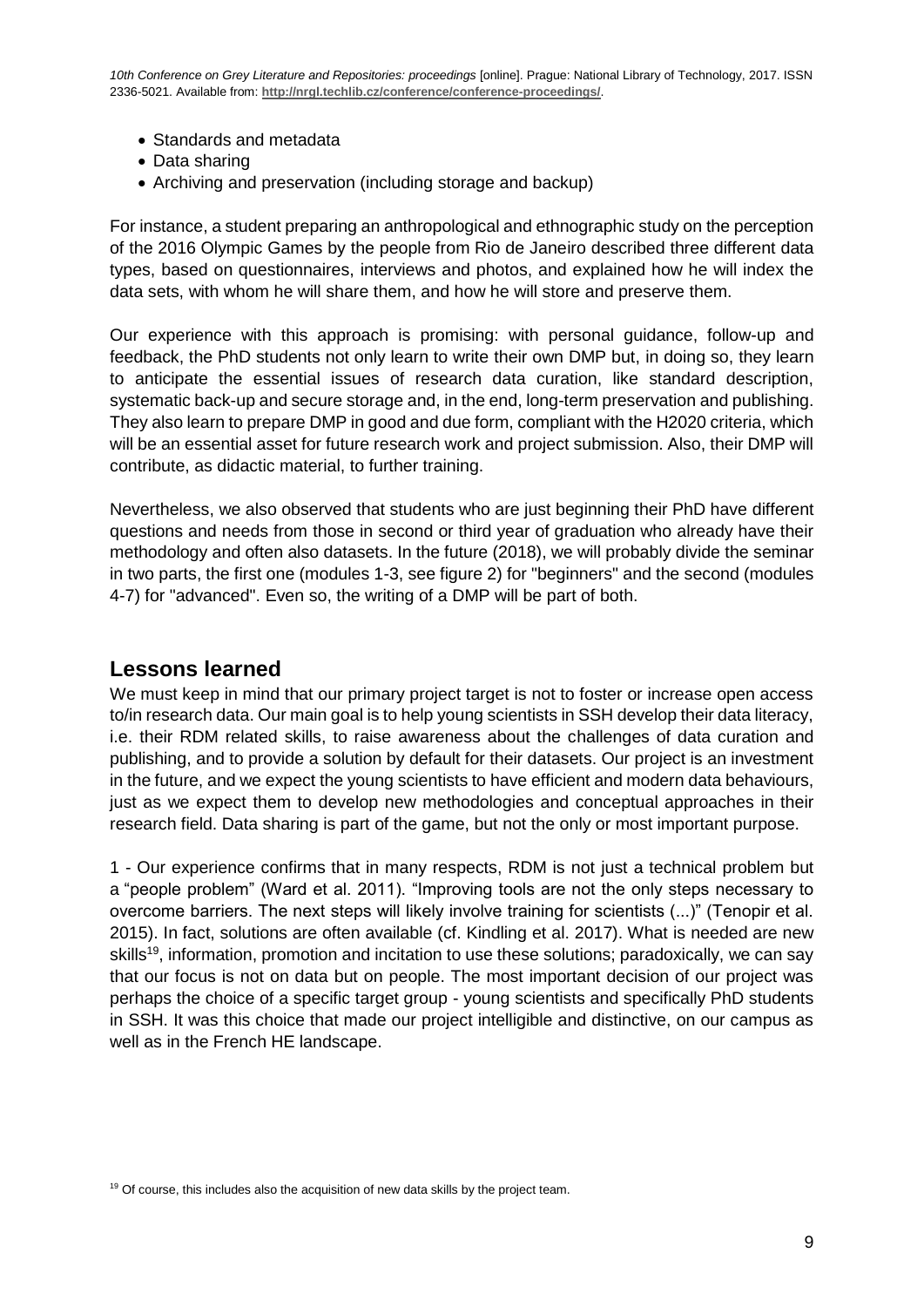

Figure 3: PhD training and ETD/data workflow

2 - Technical solution and education are related (figure 3). Data literacy (DMP, RDM) is more and more considered as good scientific practice, like usual scientific skills (sampling, statistics etc.). Our experience and conviction is that it is not enough to develop RDM tools if we do not teach scientists how (and why) to use them. Therefore, available infrastructure will shape the content of the training program (e.g. for file formats or dataset structuration); but then again, the discussion and feedback from the training program contribute to the further development of the campus-based RDM solutions. Our approach can be considered as an organizational learning process on the campus.

3 - The project is run together with the academic library research support team. However, it is NOT a library project. The library staff is part of the project, with specific tasks and skills. Their contribution is essential for the success of the project, and they are of course members of the project steering committee. Yet, from the beginning the project was designed as a research project with a doctoral training program, under the responsibility of the graduate school, with a scientific project management held by our research laboratory, and under the political and strategic leadership of our academic research department. There are at least two reasons: legitimacy (in the sense that scientists have everyday experience with RDM); and the fact that scientists do not usually consider RDM as a "library affair" but as part of their daily research work with other scientists and technical staff.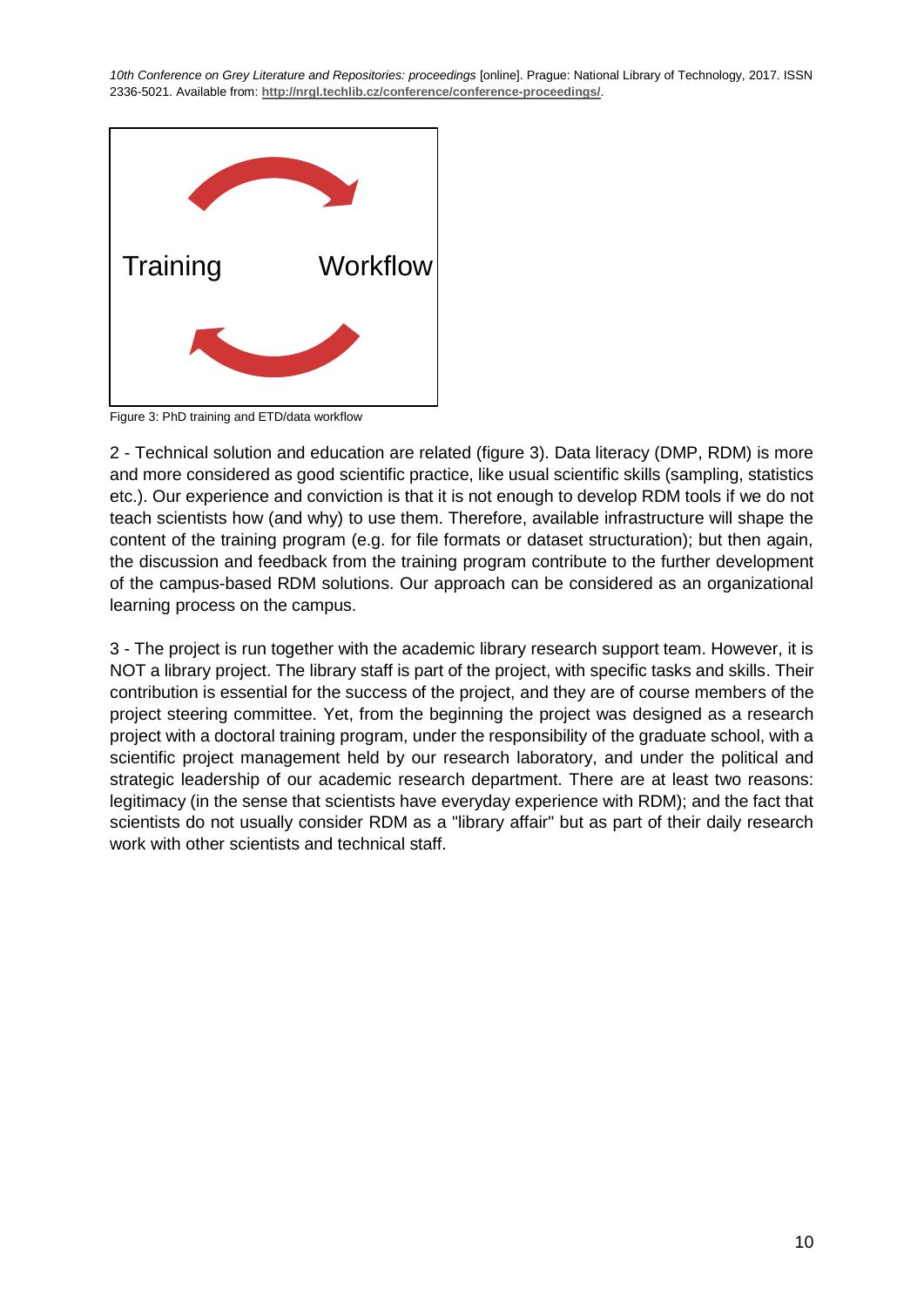

Figure 4: RDM related research

4 - The project is not limited to education and workflow. As said above, its main character is research. We can distinguish two different levels of RDM related research, i.e. follow-up and insight (figure 4). Follow-up means monitoring and assessment of the training program, including feedback and continuous adjustment; and it means evaluation of uptake and usage of the new data workflow. Insight covers a larger range of data related topics, such as type, format and content of datasets, the impact of data on format and content of ETDs and the text and data mining of dissertations and data. At present, we are working on the first issue, together with partners from different universities and institutions. In the future, we will focus on the second issue and prepare, together with German colleagues and ProQuest, an international research project on new formats of PhD dissertations.

#### **References**

AWRE, Chris et al., 2015. Research Data Management as a "wicked problem". *Library Review*. 64(4-5), 356-371. ISSN 0024-2535.

CHAUDIRON, Stéphane, Catherine MAIGNANT, Joachim SCHÖPFEL and Isabelle WESTEEL, 2015. Les données de la recherche dans les thèses de doctorat - Livre blanc: Rapport de recherche [online]. Université de Lille 3, [Accessed 25 September 2017]. Available from: **<http://hal-univ-lille3.archives-ouvertes.fr/hal-01192930/document>**

KINDLING, Maxi et al, 2017. The Landscape of Research Data Repositories in 2015: A re3data Analysis. *D-Lib Magazine* [online] 23(3/4). [Accessed 25 September 2017]. Available from: **<http://www.dlib.org/dlib/march17/kindling/03kindling.html>**

NEUROTH, Heike (EDS.), 2013. Digital curation of research data experiences of a baseline study in Germany [online]. Glückstadt: Vwh, Hülsbusch, Fachverl. für Medientechnik und wirtschaft [Accessed 25 September 2017]. ISBN 978-386-4880-544.

PROST, Hélène, MALLERET, Cécile & SCHÖPFEL, Joachim. Hidden Treasures. Opening Data in PhD Dissertations in Social Sciences and Humanities. *Journal of Librarianship and*